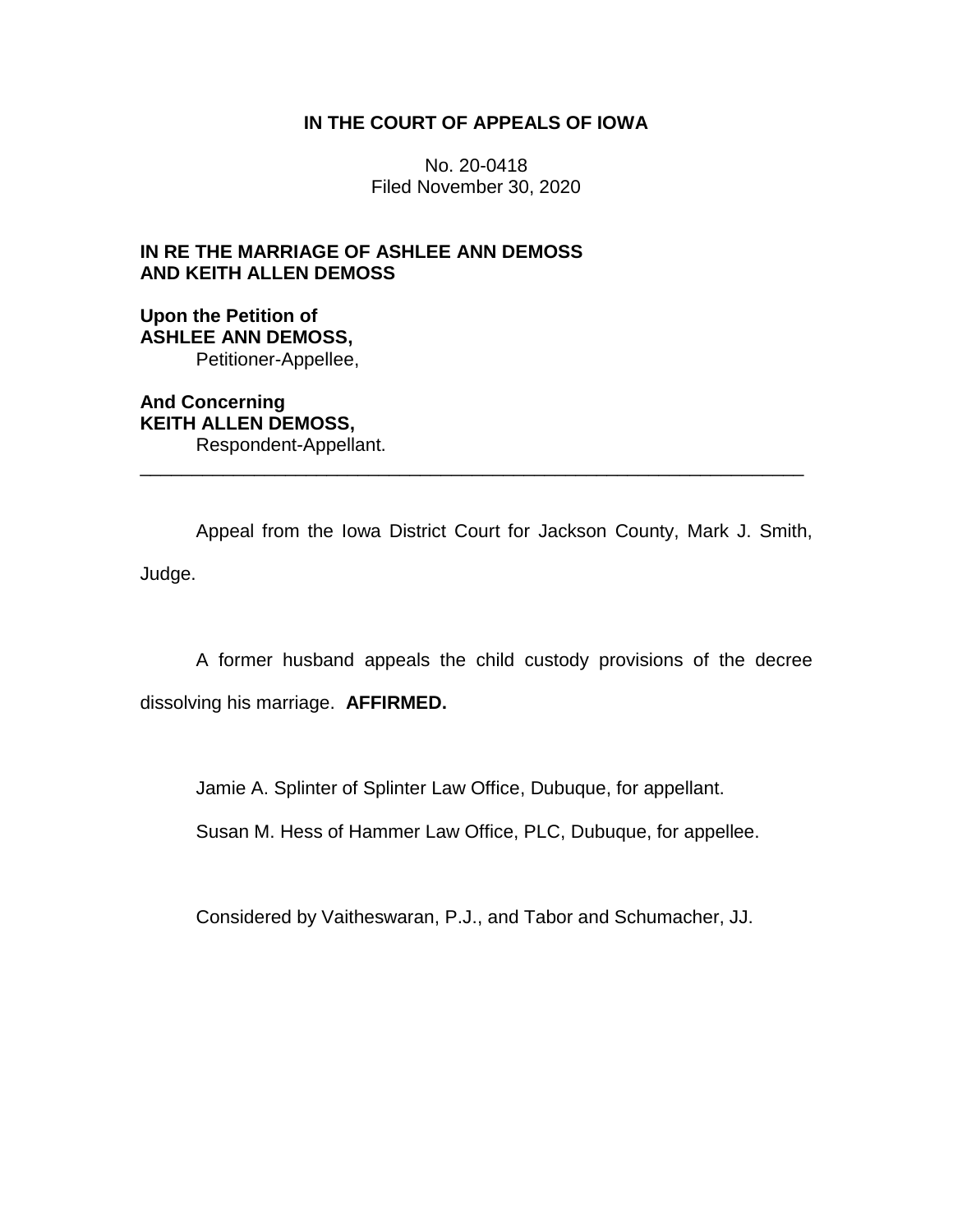# **TABOR, Judge.**

 $\overline{a}$ 

Keith DeMoss appeals the decree awarding Ashlee Hingtgen<sup>1</sup> physical care of their two sons, who were ages five and two at the time of the dissolution trial. Keith contends it is in the children's best interests for him to have physical care, or at least joint physical care, claiming Ashlee is unable to support his relationship with the children. In contesting the physical-care award to Ashlee, Keith claims the district court improperly admitted her journal into evidence against hearsay rules. Keith also asks for a modification of child support to coincide with any change in physical care. Both parties ask for appellate attorney fees.

Finding no merit in Keith's claims, we affirm the decree. But we decline to award Ashlee attorney fees on appeal.

## **I. Facts and Prior Proceedings**

After years of living together, Keith and Ashlee married in June 2016. They had two sons, J.D. born in 2014, and K.D. born in 2017. A few years into the marriage, the parties separated.

Keith and Ashlee clashed over household spending and work commitments. Keith held several side jobs on top of his full-time employment as a bus mechanic for the school district. During the school year, he spent extra hours as a part-time janitor. In the fall and spring seasons, he worked at Innovative Ag Services helping farmers with fieldwork. Come winter time, he engaged in a snow-plowing business for the community. On top of that, Keith volunteered as a fire chief and

<sup>&</sup>lt;sup>1</sup> In the dissolution decree, the district court granted Ashlee's request to return to her maiden name.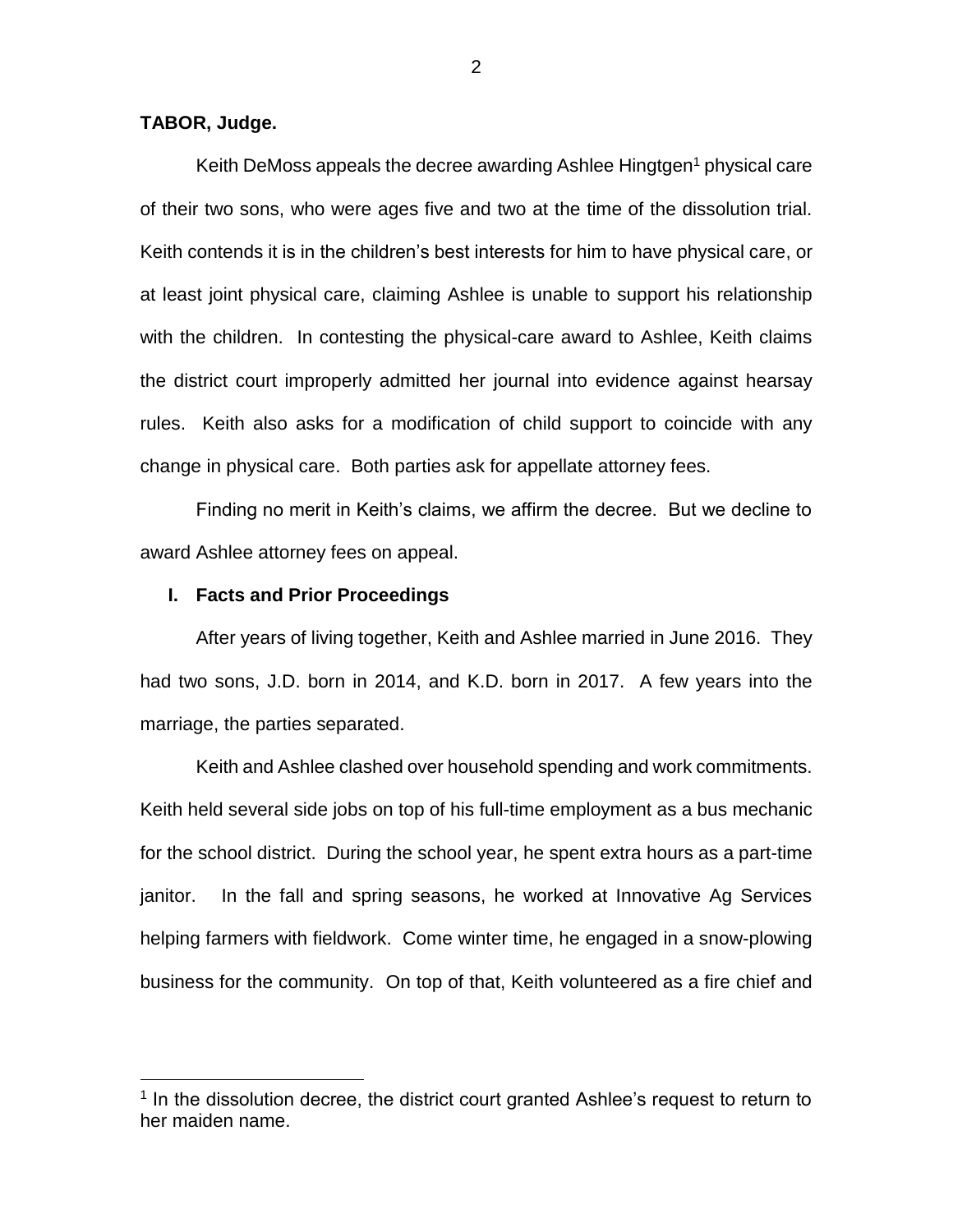served as a member of the Maquoketa City Council. Besides work, Keith "spent a lot of time with his friends" socializing, according to Ashlee.

Ashlee has been a full-time registered nurse at Medical Associates in Maquoketa for the past six years. During the workweek, K.D. stayed with Ashlee's mother for daycare, and J.D. went to a nearby preschool. Because Keith often worked late nights, Ashlee picked up the boys by 4:00 p.m. to 5:00 p.m. every day.

Given the parents' respective schedules, Ashlee was the primary caretaker up until the separation. She prepared meals for the boys, took care of their night-time routine, and scheduled their medical appointments. Keith sometimes helped out with chores but was mainly responsible for work outside the home. Ashlee managed the family's personal finances and paid the bills.

Ashlee and Keith had a "volatile" relationship. They had frequent flare-ups in front of the children. When the situation escalated, Ashlee moved out. The fights were never physical—though one time, Keith threw Ashlee's phone and broke it. A few months before their separation, Ashlee learned Keith was having an affair. That indiscretion led to him losing his job with the school. Since then, Keith has worked as a full-time mechanic at C & R Tire in Maquoketa. He no longer does seasonal work.

Unable to reconcile their differences, Ashlee filed for divorce in February 2019. At a temporary custody hearing in June, the district court granted physical care to Ashlee and set visitation for Keith that included: "Every other weekend starting on Friday . . . and ending on Sundays at 7:00 p.m."; one day a week for two hours; and some holidays. The court found joint physical care unworkable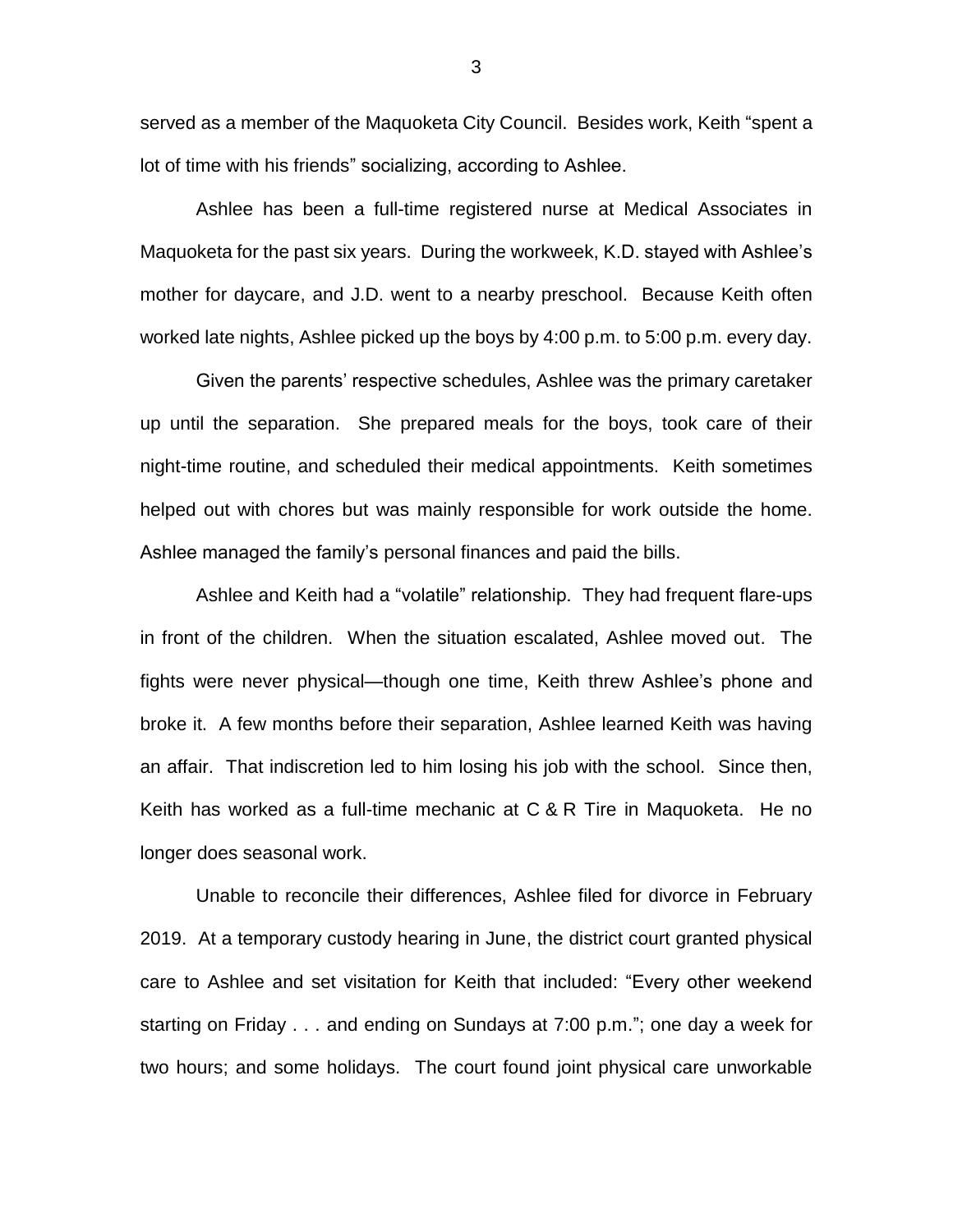because the parties lacked "quality communication." Noting Ashlee was the past primary caregiver, the court declined "to disturb the status quo."

From then, Ashlee strictly abided by the court-ordered schedule. For example, Keith asked: "Could I have the boys all day Thursday?" Ashlee replied, "No. Please follow the court order." If Keith asked to take J.D. to school in the mornings, Ashlee refused because she preferred J.D. to take the bus instead. She even declined Keith's request for the boys to spend an extra night with him on Father's Day. Ashlee believed it was "best to keep the boys' daily routine the same." After the court order, Ashlee's family members became more hostile toward Keith. One time, her brother verbally threatened Keith in front of the children when Keith came to pick them up for visitation. He did not want Keith coming up to the door.

At Ashlee's insistence, the parties communicated solely through text messages. Keith believed her strategy of using truncated exchanges was aimed to restrict his involvement in parenting decisions such as doctor's appointments and extracurricular activities. In late June, Ashlee placed J.D. in therapy. She informed Keith by text saying, "FYI, I have J.D. seeing a therapist over the summer. Starts this Tuesday. Just want to stay ahead of things." Keith testified he supported therapy but was upset that Ashlee made the decision on her own. The therapist diagnosed J.D. with adjustment disorder stemming from "the separation of his parents and them living in two different houses."

The district court held a two-day trial in February 2020. Ashlee offered as an exhibit her daily journal to establish the timeline for certain events or conversations with Keith. Subject to opposing counsel's hearsay objection, the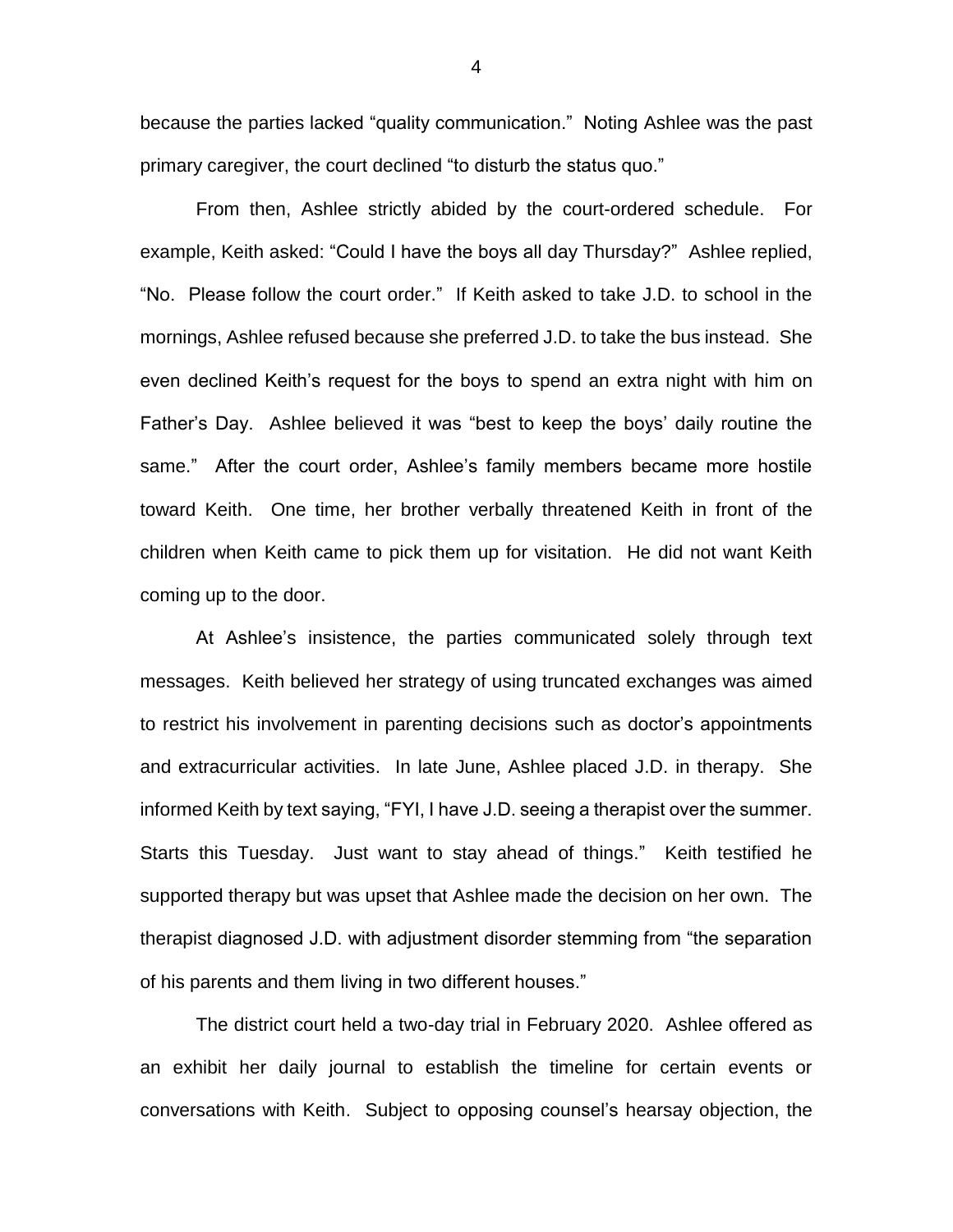court admitted the journal into evidence. At trial, Keith sought joint physical care and no child support. But pointing to the unresolved hostility between the parties, the court found "joint physical custody [was] not in the best interests of the children." Instead, the court granted the parties joint legal custody, confirmed its prior physical care decision in favor of Ashlee, and expanded visitation for Keith. The court also ordered Keith to pay \$737 in monthly child support, plus \$176 in cash medical support. Keith now appeals.

### **II. Scope and Standards of Review**

Our review of dissolution-of-marriage cases is de novo. Iowa R. App. P. 6.907; *In re Marriage of Larsen*, 912 N.W.2d 444, 448 (Iowa 2018). We give weight to the fact findings of the district court, especially when considering witness credibility, but they do not bind us. *See In re Marriage of Sullins*, 715 N.W.2d 242, 255 (Iowa 2006). Because the court tries dissolution cases in equity, it may allow evidence into the record subject to hearsay objections. *See In re Marriage of Anderson*, 509 N.W.2d 138, 142 (Iowa Ct. App. 1993). We review that evidence for correction of legal error. *See Garland v. Branstad*, 648 N.W.2d 65, 69 (Iowa 2002). If the exhibit was inadmissible, we may decide the case on the remaining record without remand. *See O'Dell v. O'Dell*, 26 N.W.2d 401, 417 (Iowa 1947).

### **III. Analysis**

### **A. Admission of Ashlee's Journal**

Keith challenges the district court's admission of Ashlee's journal into evidence at the trial, contending the entries were hearsay. According to Keith, "[i]t is completely unfair to allow Ashlee to take notes on the lives of the parties and get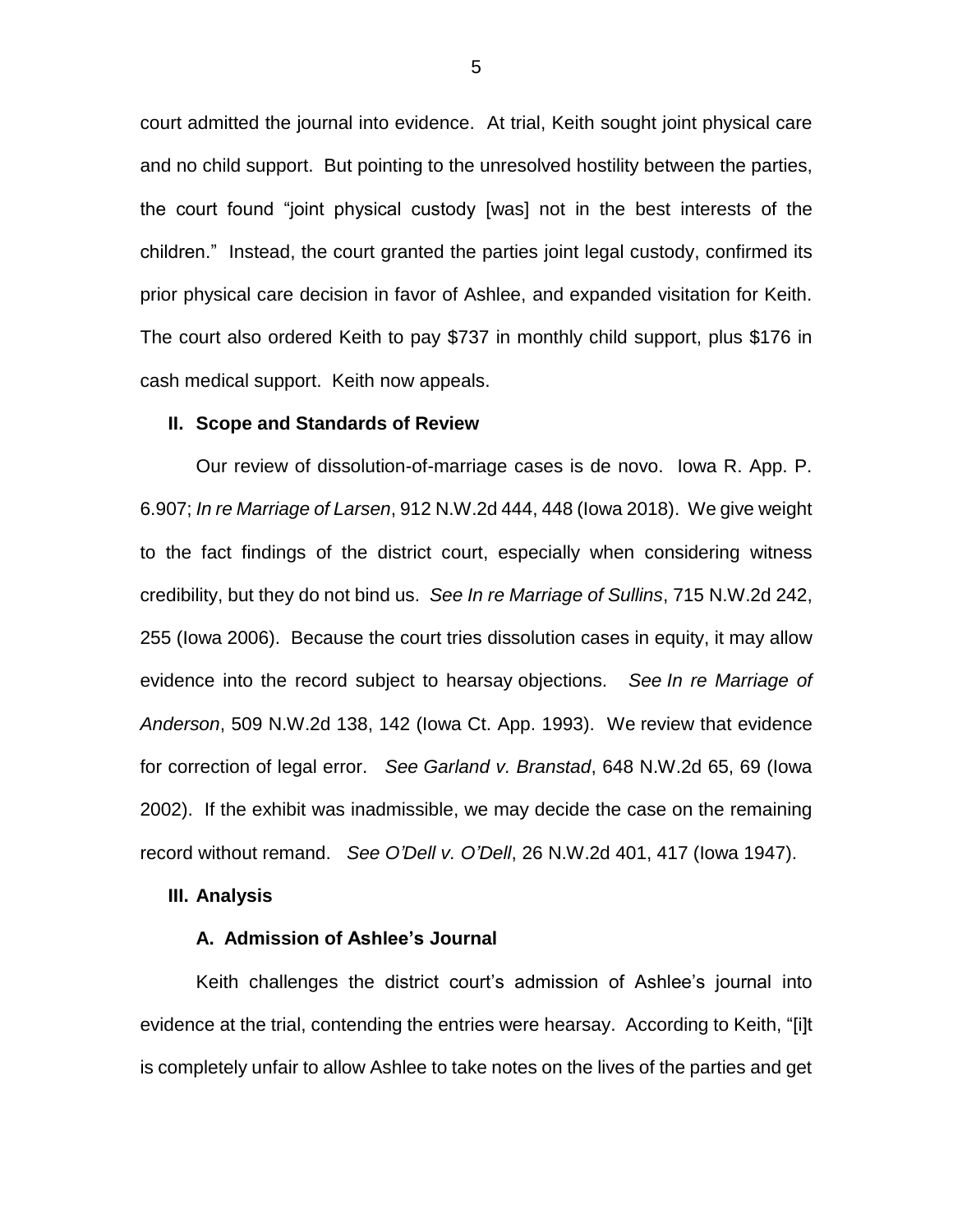all that 'extra' evidence into the record, when it is not possible during a [two]-day trial for [him] to refute every page."

Contrary to Keith's claim, the court's admission of the journal subject to objection did not prejudice his case. In fact, the court followed the accepted course. *See In re Marriage of Thompson*, No. 10-0056, 2011 WL 441698, at \*2 (Iowa Ct. App. Feb. 9, 2011) (citing *Hughes A. Bagley, Inc. v. Bagley*, 463 N.W.2d 423, 426 (Iowa Ct. App. 1990) (explaining "trial court should ordinarily not rule on objections to testimony" to allow full de novo appellate review of the record)). We recognize a court in equity must consider the hearsay rules before admitting evidence. *See* Iowa R. Evid. 5.1101; *see also In re Marriage of Williams*, 303 N.W.2d 160, 163 (Iowa 1981) (clarifying dissolution cases under Iowa Code chapter 598 have "no provision relaxing the hearsay rules of evidence"). But if the court does admit hearsay evidence after a party makes a proper objection, the remedy is for the court to disregard that evidence in its decision. *See Williams*, 303 N.W.2d at 163.

Hearsay is a statement that was not made "while testifying at the current trial or hearing" and is offered "into evidence to prove the truth of the matter asserted in the statement." Iowa R. Evid. 5.801(c). As a general rule, hearsay is inadmissible. *State v. Veverka*, 938 N.W.2d 197, 199 (Iowa 2020); *see* Iowa R. Evid. 5.802. We agree that Keith's hearsay objection was valid. Ashlee offered her own out-of-court statements to prove certain events took place during the marriage and separation, meeting the hearsay definition. But the district court did not impermissibly rely on the hearsay. The court gave no weight to the entries in its findings. In fact, the court never mentions the journal in its decree. Instead, the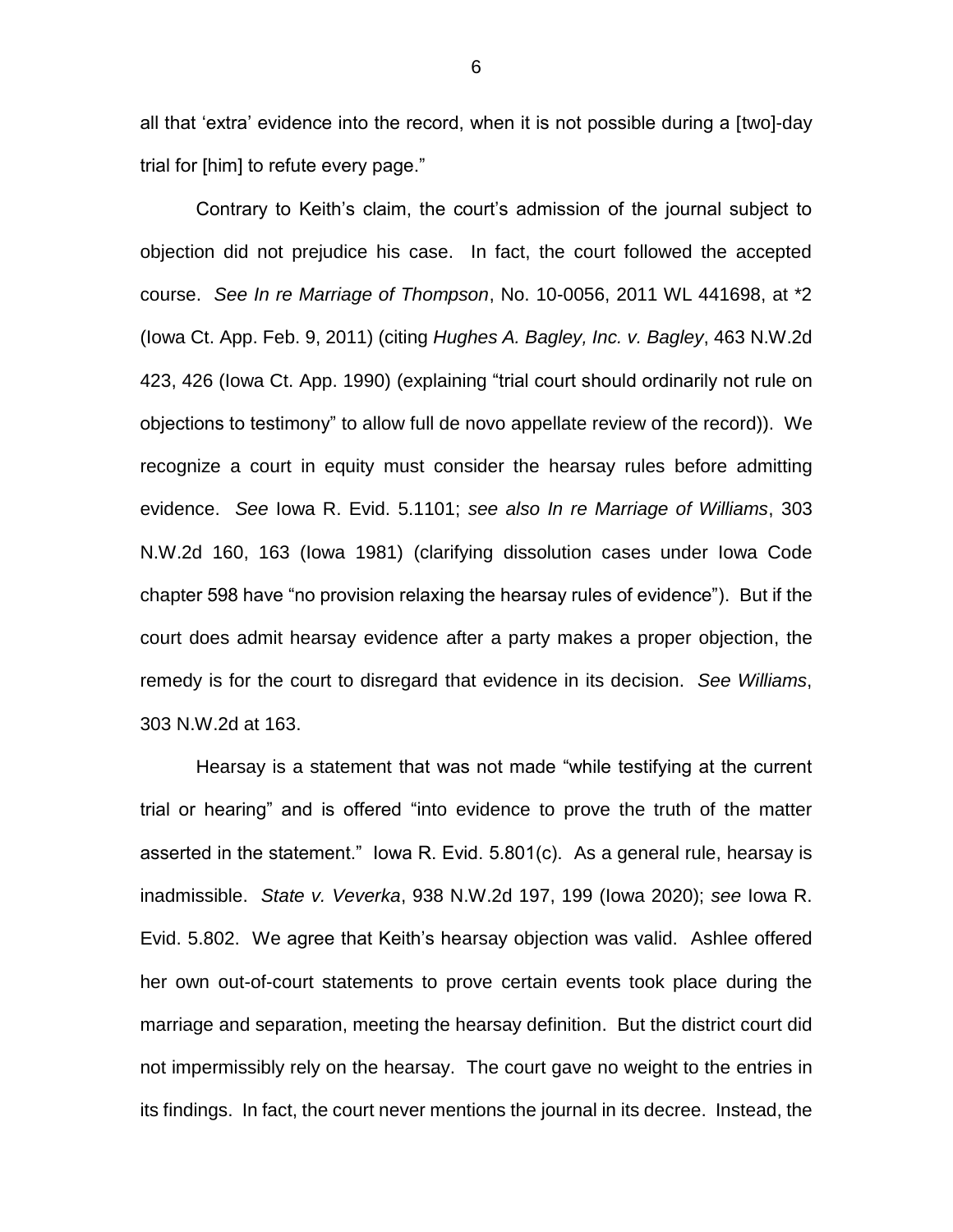court cited facts separately established by witness testimony and other exhibits. Having found Ashlee's journal inadmissible, we likewise do not consider it in our de novo review. *See Anderson*, 509 N.W.2d at 142.

## **B. Physical Care**

Keith contends the district court wrongly granted physical care to Ashlee because of its "bias against joint physical care." In his view, joint physical care would be "ultimately best for the boys." Alternatively, Keith argues the court should have granted him physical care upon its rejection of joint physical care.

We begin with Keith's first claim—that the district court should have granted the parties joint physical care.<sup>2</sup> After hearing from various witnesses, the district court rejected joint physical care based on the "large amount of hostility" between the parties. Even after their separation, the parties continued to argue. The court believed J.D.'s adjustment disorder was in "no doubt based on the conflict he [saw] between his parents." Given the parties' animosity and Ashlee's past and present role as the primary caregiver, the court determined a shared arrangement "would be unduly disruptive" to the children. The record justifies the court's determination.

In deciding whether joint physical care is appropriate, we use the best-interests framework. *In re Marriage of Hansen*, 733 N.W.2d 683, 695 (Iowa 2007). Under that framework, we consider four non-exclusive factors: (1) stability,

 $\overline{a}$ 

 $2$  Under Iowa Code section 598.1(4) (2019),

<sup>&</sup>quot;Joint physical care" means an award of physical care of a minor child to both joint legal custodial parents under which both parents have rights and responsibilities toward the child including but not limited to shared parenting time with the child, maintaining homes for the child, providing routine care for the child and under which neither parent has physical care rights superior to those of the other parent.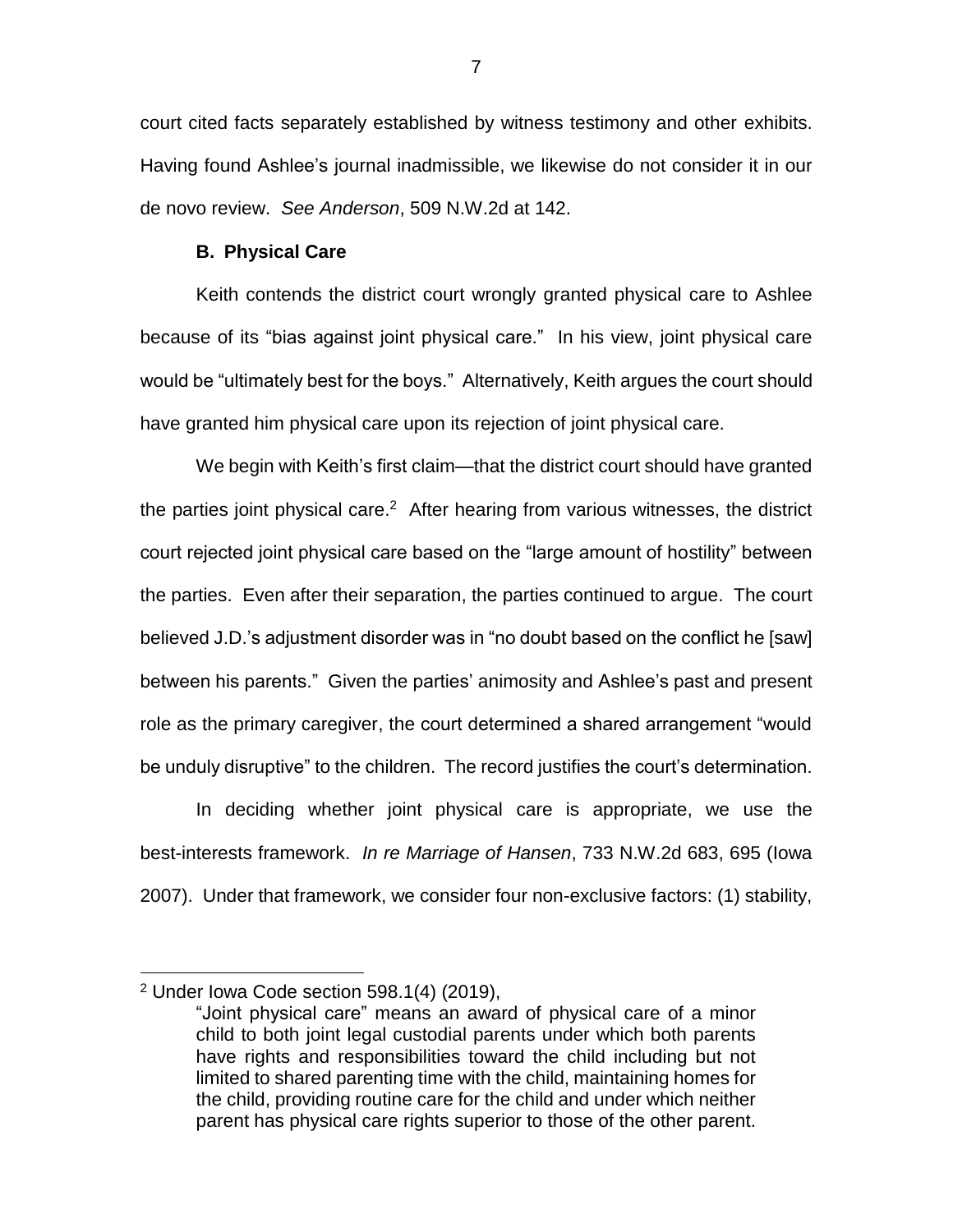continuity, and approximation of caregiving; (2) the parties' ability to communicate and show mutual respect; (3) the degree of conflict between the parties; and (4) how much the parties agree on daily matters. *Id.* at 697–99.

On our de novo review of the record, we find joint physical care would not be in the children's best interests. First, Ashlee has historically been the handson parent and continues in that role. *See id.* at 698. ("[W]here one spouse has been the primary caregiver, the likelihood that joint physical care may be disruptive on the emotional development of the children increases."). Although Keith has more time now, during their marriage, he spent long hours away from home because of various work commitments. True, the temporary order did give Ashlee physical care of the boys, making it harder for Keith to take an equal caregiving role. But we give weight to the caretaking history before the parties separated. *See id.* at 696–97. The approximation factor weighs against joint physical care.

Second, the parties struggle to communicate civilly and do not show mutual respect. Keith and Ashlee have a concerning history of verbal aggression. A neighbor recalled hearing them shout and seeing Ashlee "storming up the street." The parties agreed they had major trust issues in their relationship. This factor also weighs against joint physical care. *See id.* at 698 ("A lack of trust poses a significant impediment to effective co-parenting.").

The third factor carries the most weight here. *See id.* (emphasizing "a stormy marriage and divorce presents a significant risk factor" to joint physical care). By all accounts, the parties had a highly conflicted relationship. Although one party cannot have "absolute veto power over whether the court grants joint physical custody," we give some weight to Ashlee's objection to shared care. *See*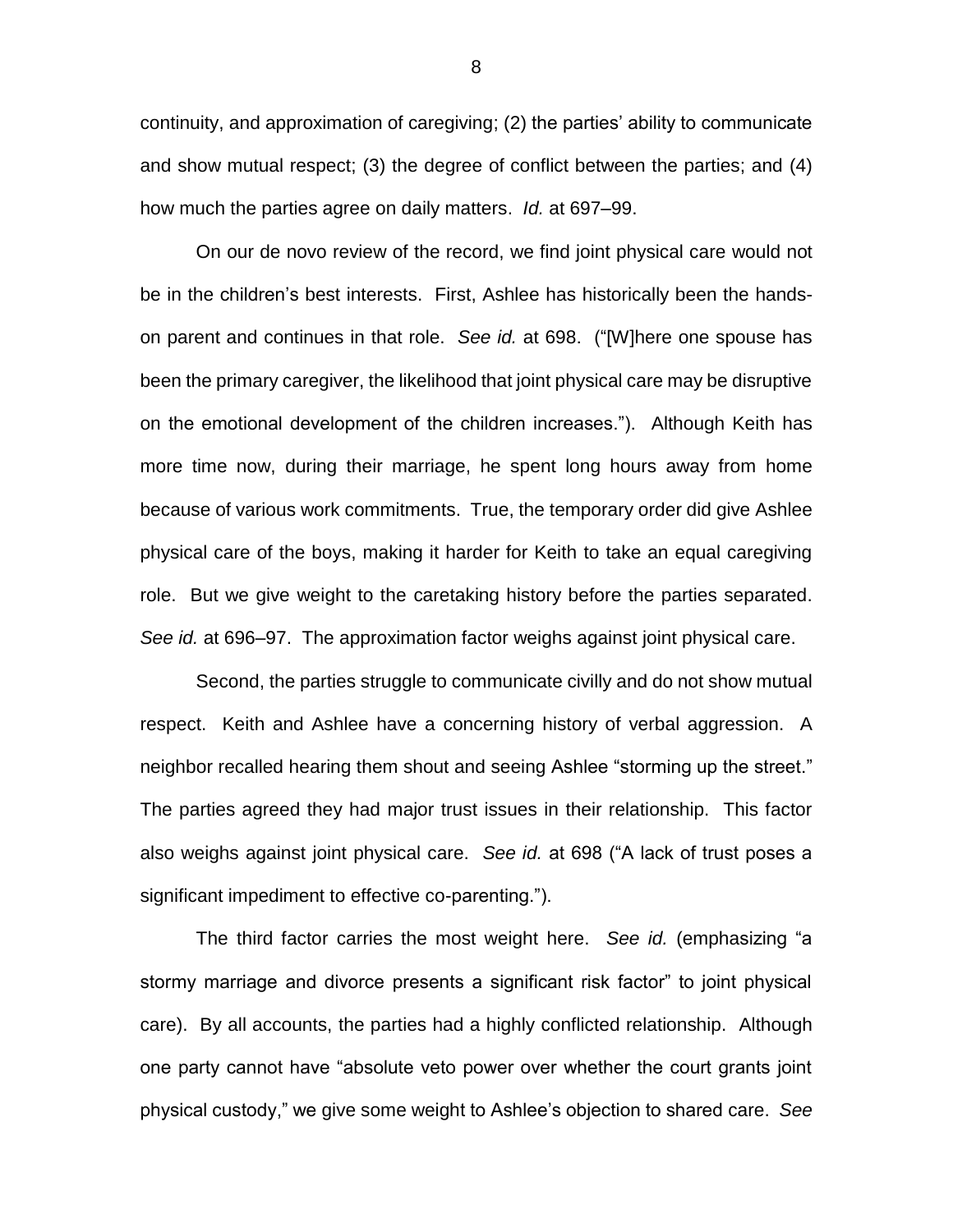*id.* (explaining court can consider a "lack of mutual acceptance" because it "can be an indicator of instability in the relationship"). After observing the parties in person, the district court believed their hostility interfered with their ability to prioritize the needs of their children. We defer to the court's findings on this point. *See McKee v. Dicus*, 785 N.W.2d 733, 736 (Iowa 2010) (noting district court has advantage of listening to witnesses and making first-hand observations on their demeanor).

As for the fourth factor, Keith acknowledges the "parties are very alike in their parenting styles." Although the parties have some differing views on discipline and night-time routines, they seem to agree on most daily child-rearing matters. Keith even testified he had an issue with the lack of communication but ultimately supported Ashlee's decisions. But all things considered, we cannot ignore the significant emotional risk to the children if the parties are unable to set aside their differences under a shared-care arrangement. For these reasons, we conclude joint physical care is inappropriate.

We next turn to Keith's claim that the court should have granted him physical care of the children. $3$  In deciding which parent should exercise physical care, we look to the factors in Iowa Code section 598.41(3) and *In re Marriage of Winter*, 223 N.W.2d 165, 166–67 (Iowa 1974). Section 598.41(3) focuses on "the importance of the child[ren]'s physical and emotional contacts with both parents." *In re Marriage of Wedemeyer*, 475 N.W.2d 657, 659 (Iowa Ct. App. 1991). One of those statutory factors requires the court to consider which parent can better

 $\overline{a}$ 

<sup>&</sup>lt;sup>3</sup> "When joint physical care is not warranted, the court must choose one parent to be the primary caretaker, awarding the other parent visitation rights." *In re Marriage of Hynick*, 727 N.W.2d 575, 579 (Iowa 2007) (citing Iowa Code § 598.41(1)(a), (5)).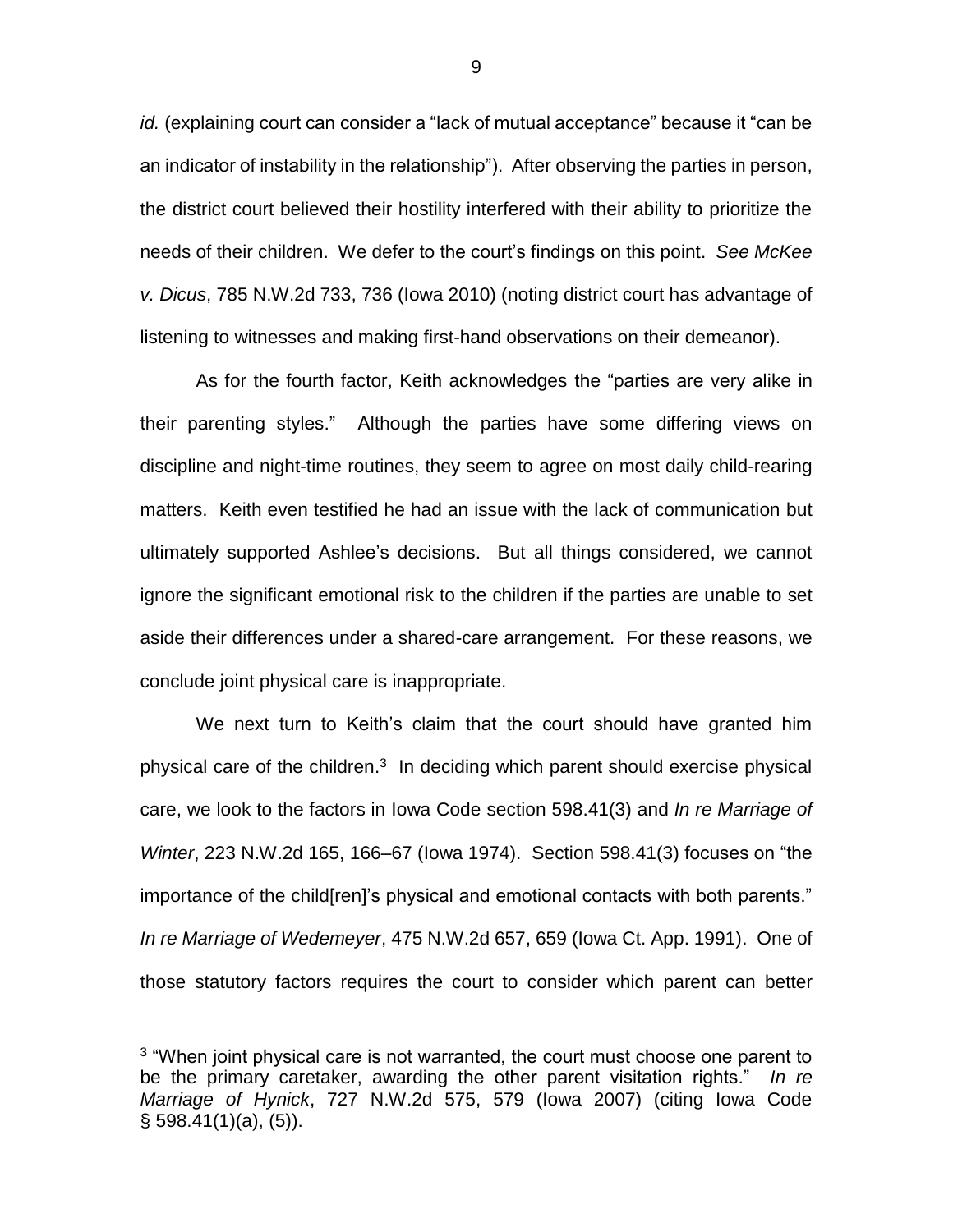support the other parent's relationship with the children. *Id.* (citing Iowa Code § 598.41(3)(e)). We view these factors in light of the best interests of the children.

Iowa Code § 598.41(1)(a).

 $\overline{a}$ 

Keith points to Ashlee's conduct after she moved out in June 2019, claiming she prevented him from spending "maximum time" with the children.<sup>4</sup> Finding some truth in his allegation, the district court noted:

Ashlee has strictly followed the court's schedule and has refused to be flexible. This includes refusing to allow Keith to continue into the weekend on Father's Day, even though there was only a few hours between the end of the Father's Day visit and the beginning of the weekend visit. The court finds that her conduct in this regard is unreasonable and not in the best interests of the children. Although Ashlee did follow the court order, the court would indicate that flexibility and accommodation is key to having the children have a good relationship with both mother and father.

Based on that assessment, Keith contends the court should not have awarded Ashlee physical care. He asserts: "She has been unable to put aside her differences with Keith and her hurt over his affair, to put the children's needs ahead of her own." He claims her past behavior indicates she will not foster his future relationship with the boys.

We agree it would have been in the children's best interests for Ashlee to show more flexibility in implementing the temporary visitation schedule. But the record does not show that her refusal to deviate from the court order signals an unwillingness to support Keith's ongoing relationship with the children. A review of the text messages reveals Ashlee prioritized the boys' daily routine. For

 $4$  lowa Code section 598.41(1)(c) states: "The court shall consider the denial by one parent of the child's opportunity for maximum continuing contact with the other parent, without just cause, a significant factor in determining the proper custody arrangement."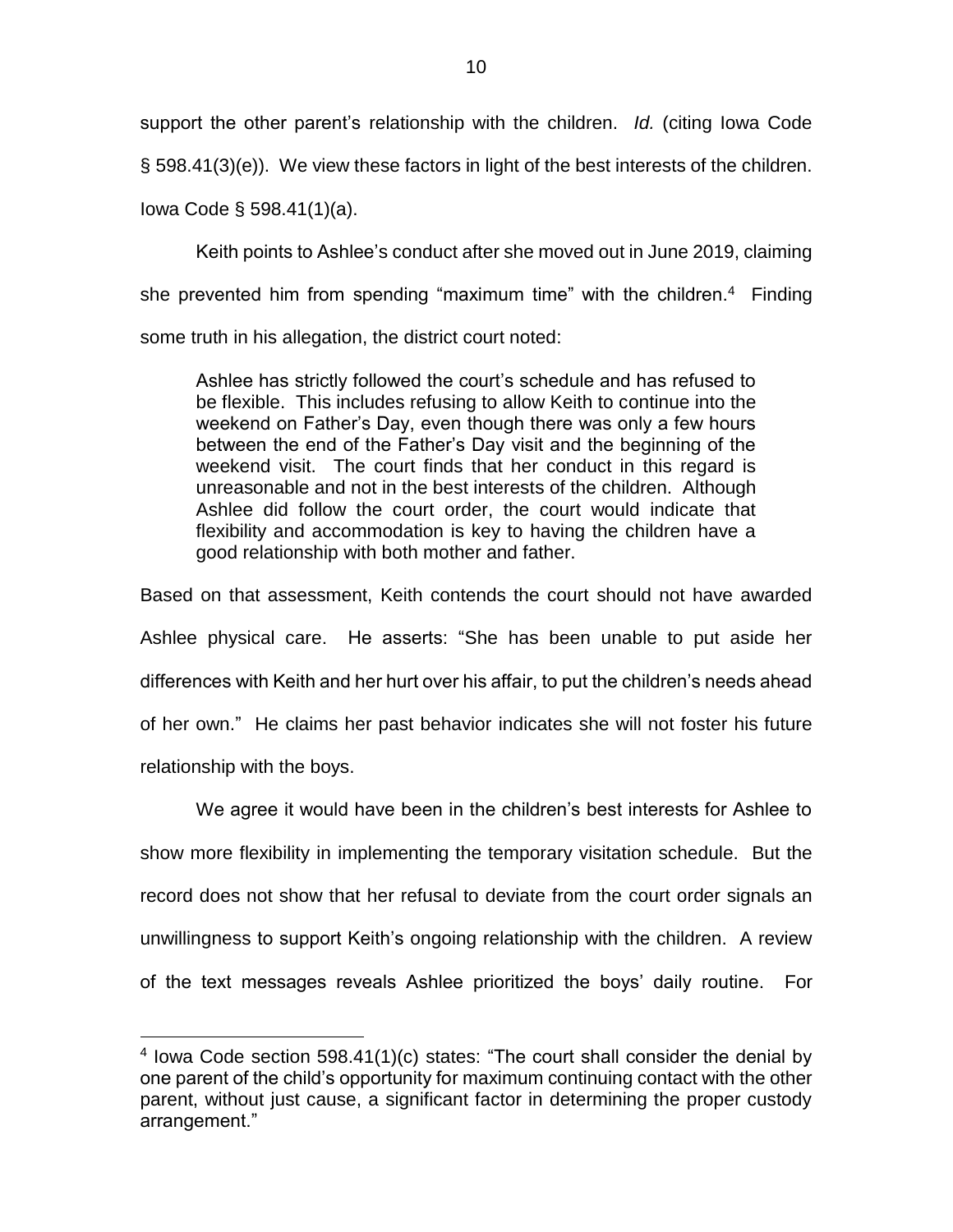example, she asked Keith to have the boys sleep in their own beds during visits because they would have trouble sleeping when they came back to her home. Given J.D.'s adjustment disorder, a consistent routine is important. Like the district court, we are reluctant to disturb the boys' stable situation.

We also cannot conclude that Keith is more likely to promote a supportive relationship. The record shows that both Keith and Ashlee are capable and loving parents. But both contribute to the lack of cooperative parenting. All the witnesses testified that the parties' hostility and lack of communication began long before their separation. The fact that Keith and Ashlee continue to blame each other for their parental shortcomings reflects their inability to consider what is best for the children. We agree with the court that "[the parents] are putting their own needs above those of the children when they argue over visitation, and thereby undermine their own relationship with the children, as well as burdening the children with the guilt."

Still, on appeal, Keith complains, "[i]f the mother is the problem, she should not be granted physical care." That complaint ignores the primary purpose of this litigation. We do not make a physical care determination based on the "perceived fairness" to the parents, but what is in the best interests of the children. *Hansen*, 733 N.W.2d at 695. We give significant weight to "the factors of continuity, stability, and approximation." *Id.* at 700. And those factors weigh in favor of Ashlee.

We thus decline to overrule the court's determination on this record. *See In re Marriage of Zimmerman*, No. 18-0812, 2019 WL 3331251, at \*2 (Iowa Ct. App. July 24, 2019) ("At the end of the day, the district court's ability to assess the parents' demeanor carries greater weight in this type of close case because the